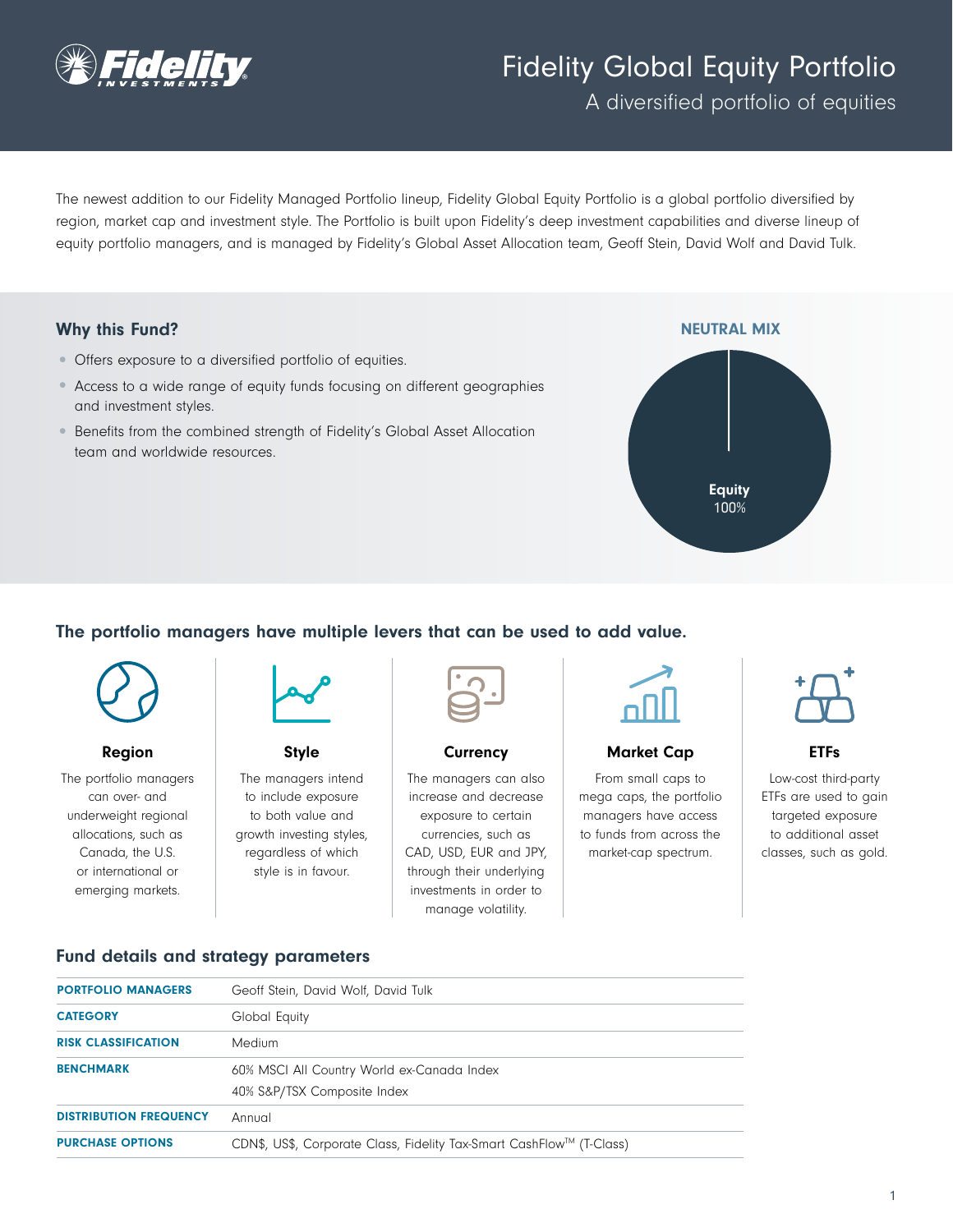

A diversified portfolio of equities

## Research-driven asset allocation framework

The global asset allocation managers use a multi-input, multi-step investment process, by leveraging vast research resources at their disposal. Their research framework takes into consideration macro, valuation, bottom-up and sentiment. These all factor into their directional views, conviction level, risk characteristics and liquidity constraints, which ultimately lead to their decisions and implementation.



For Illustrative purposes only. Source: Fidelity Investments Canada ULC.

#### FUND CODES

|                                               | <b>SERIES B</b> | <b>SERIES S8</b> | <b>SERIES S5</b> | <b>SERIES F</b> | <b>SERIES F8</b> | <b>SERIES F5</b> |
|-----------------------------------------------|-----------------|------------------|------------------|-----------------|------------------|------------------|
|                                               | <b>ISC</b>      | <b>ISC</b>       | <b>ISC</b>       | <b>NL</b>       | <b>NL</b>        | <b>NL</b>        |
| <b>Fidelity Global Equity Portfolio</b>       | 7601            | 7603             | 7602             | 7604            | 7606             | 7605             |
| Fidelity Global Equity Portfolio US\$         | 7608            | 7610             | 7609             | 7611            | 7613             | 7612             |
| <b>Fidelity Global Equity Class Portfolio</b> | 7615            | 7617             | 7616             | 7618            | 7620             | 7619             |
| Fidelity Global Equity Class Portfolio US\$   | 7622            | 7624             | 7623             | 7625            | 7627             | 7626             |